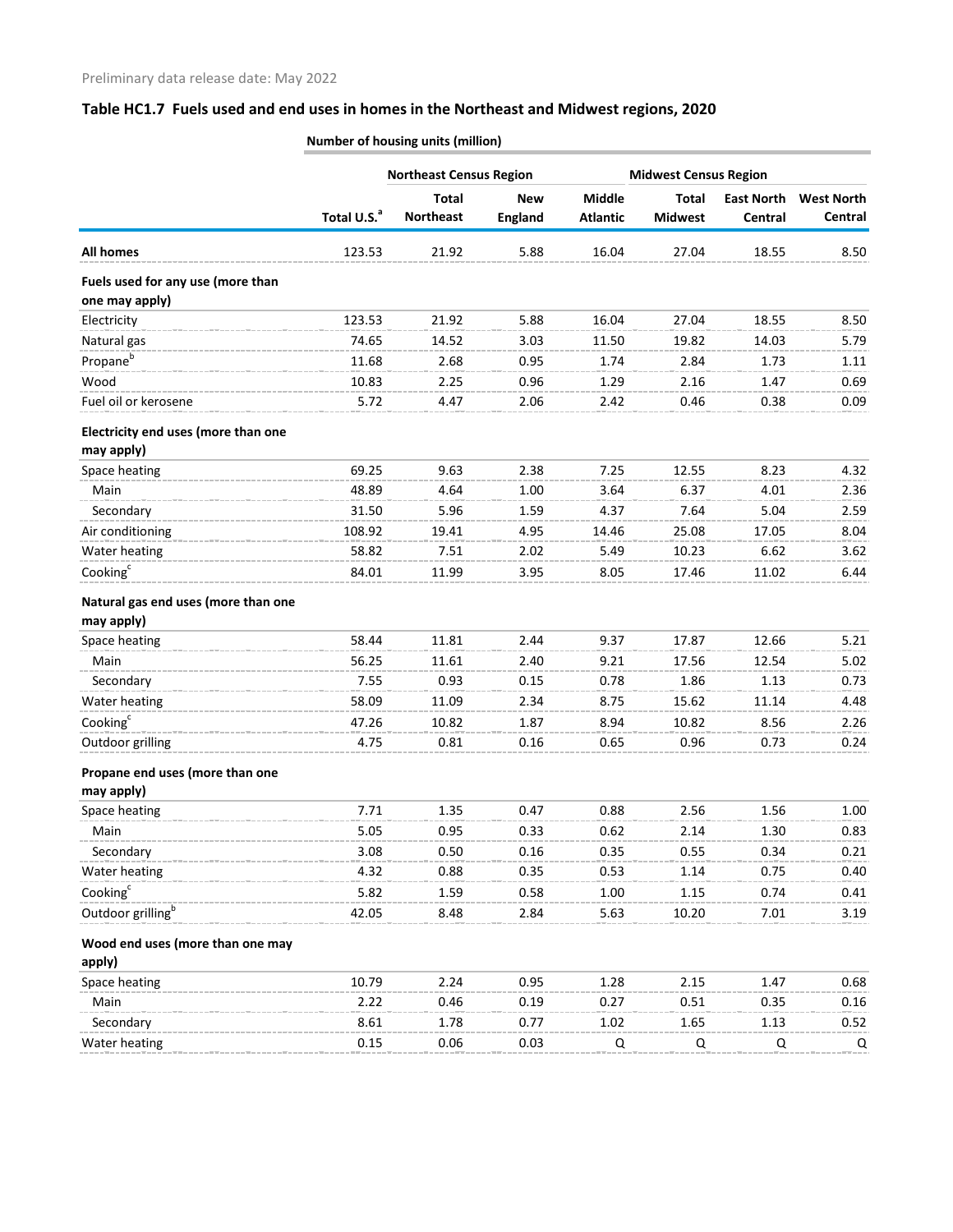|                                                            | Total U.S. <sup>a</sup> | <b>Northeast Census Region</b>   |                              |                                  | <b>Midwest Census Region</b> |                              |                              |
|------------------------------------------------------------|-------------------------|----------------------------------|------------------------------|----------------------------------|------------------------------|------------------------------|------------------------------|
|                                                            |                         | <b>Total</b><br><b>Northeast</b> | <b>New</b><br><b>England</b> | <b>Middle</b><br><b>Atlantic</b> | Total<br><b>Midwest</b>      | <b>East North</b><br>Central | <b>West North</b><br>Central |
| <b>All homes</b>                                           | 123.53                  | 21.92                            | 5.88                         | 16.04                            | 27.04                        | 18.55                        | 8.50                         |
| Fuel oil or kerosene end uses (more<br>than one may apply) |                         |                                  |                              |                                  |                              |                              |                              |
| Space heating                                              | 5.41                    | 4.26                             | 2.00                         | 2.26                             | 0.42                         | 0.33                         | 0.09                         |
| Main                                                       | 496                     | 4.07                             | 194                          | 2 13                             | 0.32                         | በ ን4                         | 0 08                         |
| Secondary                                                  | 0.47                    | 0.21                             | 0.07                         | በ 14                             | 0.10                         | <u>በ በዓ</u>                  |                              |
| Water heating                                              | 2.70                    | 2.44                             | 1 1 6                        | 1 29                             |                              | O                            | N                            |

## **Table HC1.7 Fuels used and end uses in homes in the Northeast and Midwest regions, 2020**

**Number of housing units (million)**

Source: U.S. Energy Information Administration, Office of Energy Demand and Integrated Statistics, Form EIA-457A of the *2020 Residential Energy Consumption Survey*

Notes: Because of rounding, data may not sum to totals. See RECS Terminology for the definitions of terms used in these tables.

<sup>a</sup> Total U.S. includes all primary occupied housing units in the 50 states and the District of Columbia. Vacant housing units, seasonal units, second homes, military houses, and group quarters are excluded.

<sup>b</sup> Households that use propane only for outdoor grilling are excluded from the RECS estimate of households using propane.

<sup>c</sup> Cooking includes fuels used by major cooking equipment (ovens, cooktops, and ranges).

Q = Data withheld because either the relative standard error (RSE) was greater than 50% or fewer than 10 households were in the reporting sample. N = No households in reporting sample.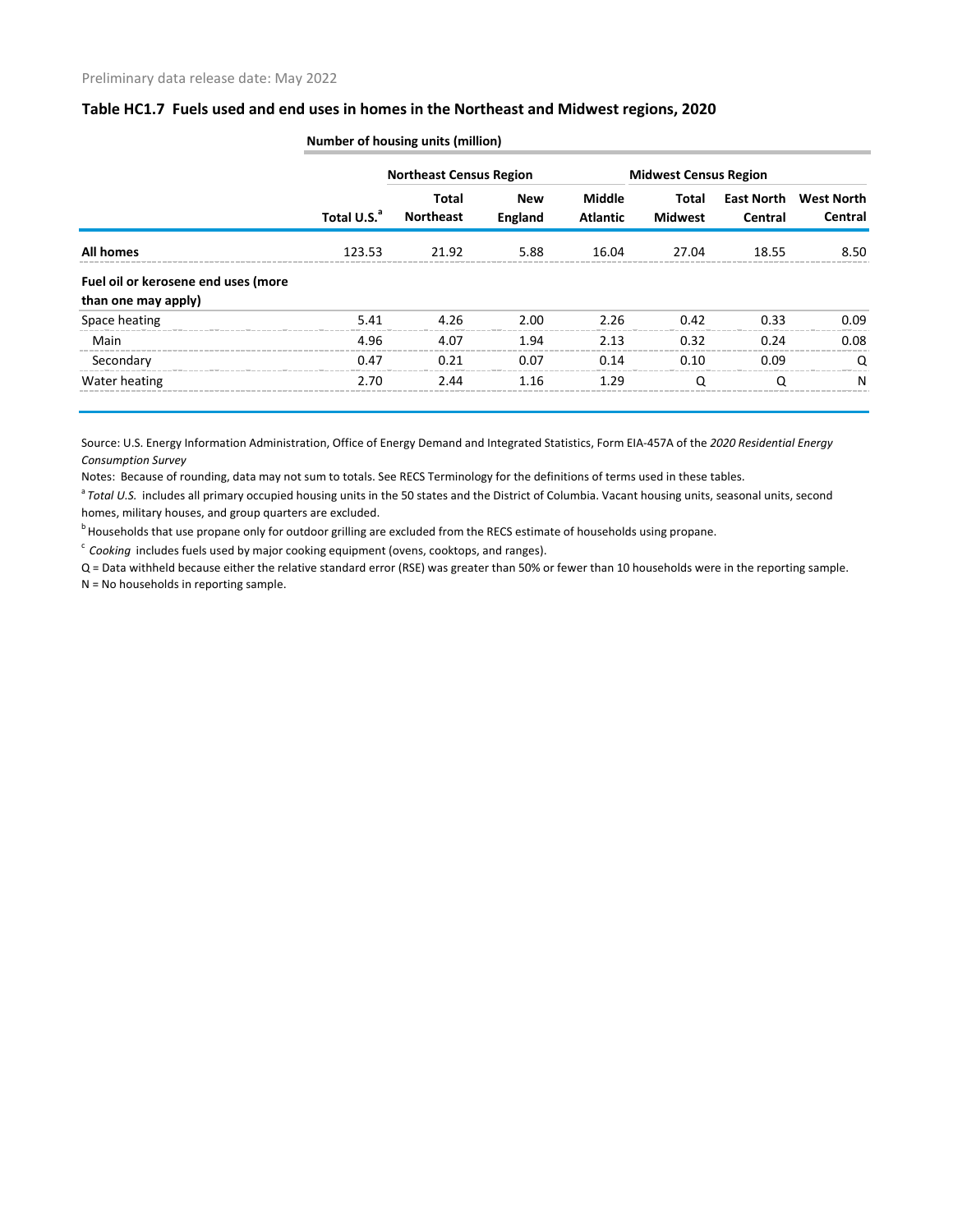## **Relative standard errors (RSEs) for Table HC1.7 Fuels used and end uses in homes in the Northeast and Midwest regions, 2020**

|                                                     |                         | <b>Northeast Census Region</b>   |                              | <b>Midwest Census Region</b>     |                                |                              |                              |
|-----------------------------------------------------|-------------------------|----------------------------------|------------------------------|----------------------------------|--------------------------------|------------------------------|------------------------------|
|                                                     | Total U.S. <sup>a</sup> | <b>Total</b><br><b>Northeast</b> | <b>New</b><br><b>England</b> | <b>Middle</b><br><b>Atlantic</b> | <b>Total</b><br><b>Midwest</b> | <b>East North</b><br>Central | <b>West North</b><br>Central |
| <b>All homes</b>                                    | 0.00                    | 0.00                             | 0.00                         | 0.00                             | 0.00                           | 0.00                         | 0.00                         |
| Fuels used for any use (more than<br>one may apply) |                         |                                  |                              |                                  |                                |                              |                              |
| Electricity                                         | 0.00                    | 0.00                             | 0.00                         | 0.00                             | 0.00                           | 0.00                         | 0.00                         |
| Natural gas                                         | 0.59                    | 0.95                             | 2.42                         | 1.25                             | 1.06                           | 1.21                         | 1.89                         |
| Propane <sup>b</sup>                                | 2.44                    | 4.63                             | 5.43                         | 6.08                             | 4.73                           | 6.27                         | 5.89                         |
| Wood                                                | 2.30                    | 3.82                             | 5.92                         | 6.02                             | 6.31                           | 8.30                         | 10.20                        |
| Fuel oil/kerosene                                   | 3.06                    | 3.53                             | 3.15                         | 6.21                             | 13.05                          | 15.44                        | 28.06                        |
| Electricity end uses (more than one<br>may apply)   |                         |                                  |                              |                                  |                                |                              |                              |
| Space heating                                       | 0.77                    | 2.50                             | 3.04                         | 3.17                             | 2.02                           | 2.64                         | 2.77                         |
| Main                                                | 0.95                    | 3.85                             | 5.53                         | 4.99                             | 3.87                           | 5.38                         | 4.73                         |
| Secondary                                           | 1.35                    | 3.44                             | 4.51                         | 4.23                             | 2.74                           | 3.62                         | 4.23                         |
| Air conditioning                                    | 0.36                    | 0.67                             | 1.25                         | 0.75                             | 0.57                           | 0.76                         | 0.72                         |
| Water heating                                       | 0.84                    | 2.28                             | 3.50                         | 3.07                             | 2.52                           | 3.23                         | 3.43                         |
| Cooking <sup>c</sup>                                | 0.50                    | 1.63                             | 1.88                         | 2.35                             | 1.17                           | 1.69                         | 1.42                         |
| Natural gas end uses (more than one<br>may apply)   |                         |                                  |                              |                                  |                                |                              |                              |
| Space heating                                       | 0.90                    | 1.61                             | 2.95                         | 1.89                             | 1.44                           | 1.76                         | 2.09                         |
| Main                                                | 0.97                    | 1.57                             | 3.08                         | 1.89                             | 1.51                           | 1.84                         | 2.11                         |
| Secondary                                           | 2.92                    | 7.75                             | 16.65                        | 8.75                             | 5.93                           | 8.43                         | 7.39                         |
| Water heating                                       | 0.84                    | 1.40                             | 3.17                         | 1.81                             | 1.74                           | 2.07                         | 2.76                         |
| Cooking <sup>c</sup>                                | 0.92                    | 1.50                             | 4.07                         | 1.72                             | 2.00                           | 2.45                         | 4.72                         |
| Outdoor grilling                                    | 3.72                    | 10.60                            | 15.23                        | 11.46                            | 8.75                           | 11.44                        | 14.32                        |
| Propane end uses (more than one                     |                         |                                  |                              |                                  |                                |                              |                              |
| may apply)                                          |                         |                                  |                              |                                  |                                |                              |                              |
| Space heating                                       | 3.15                    | 7.05                             | 8.34                         | 9.35                             | 5.17                           | 7.10                         | 6.31                         |
| Main                                                | 4.01                    | 8.67                             | 9.69                         | 11.82                            | 6.24                           | 8.49                         | 7.83                         |
| Secondary                                           | 5.30                    | 10.88                            | 11.59                        | 14.74                            | 11.78                          | 15.93                        | 14.69                        |
| Water heating                                       | 4.47                    | 8.25                             | 9.27                         | 11.81                            | 8.79                           | 12.25                        | 10.32                        |
| Cooking <sup>c</sup>                                | 3.40                    | 5.10                             | 5.97                         | 6.79                             | 7.52                           | 10.95                        | 11.75                        |
| Outdoor grilling <sup>b</sup>                       | 1.09                    | 2.03                             | 2.35                         | 2.73                             | 2.08                           | 2.83                         | 3.15                         |
| Wood end uses (more than one may<br>apply)          |                         |                                  |                              |                                  |                                |                              |                              |
| Space heating                                       | 2.31                    | 3.84                             | 5.98                         | 6.00                             | 6.37                           | 8.30                         | 10.43                        |
| Main                                                | 5.19                    | 11.07                            | 11.28                        | 17.47                            | 13.16                          | 16.52                        | 21.35                        |
| Secondary                                           | 2.73                    | 4.79                             | 6.85                         | 7.22                             | 6.76                           | 9.37                         | 12.59                        |
| Water heating                                       | 21.41                   | 32.53                            | 30.58                        | 60.36                            | 37.22                          | 49.95                        | 46.16                        |

**RSEs for number of housing units**